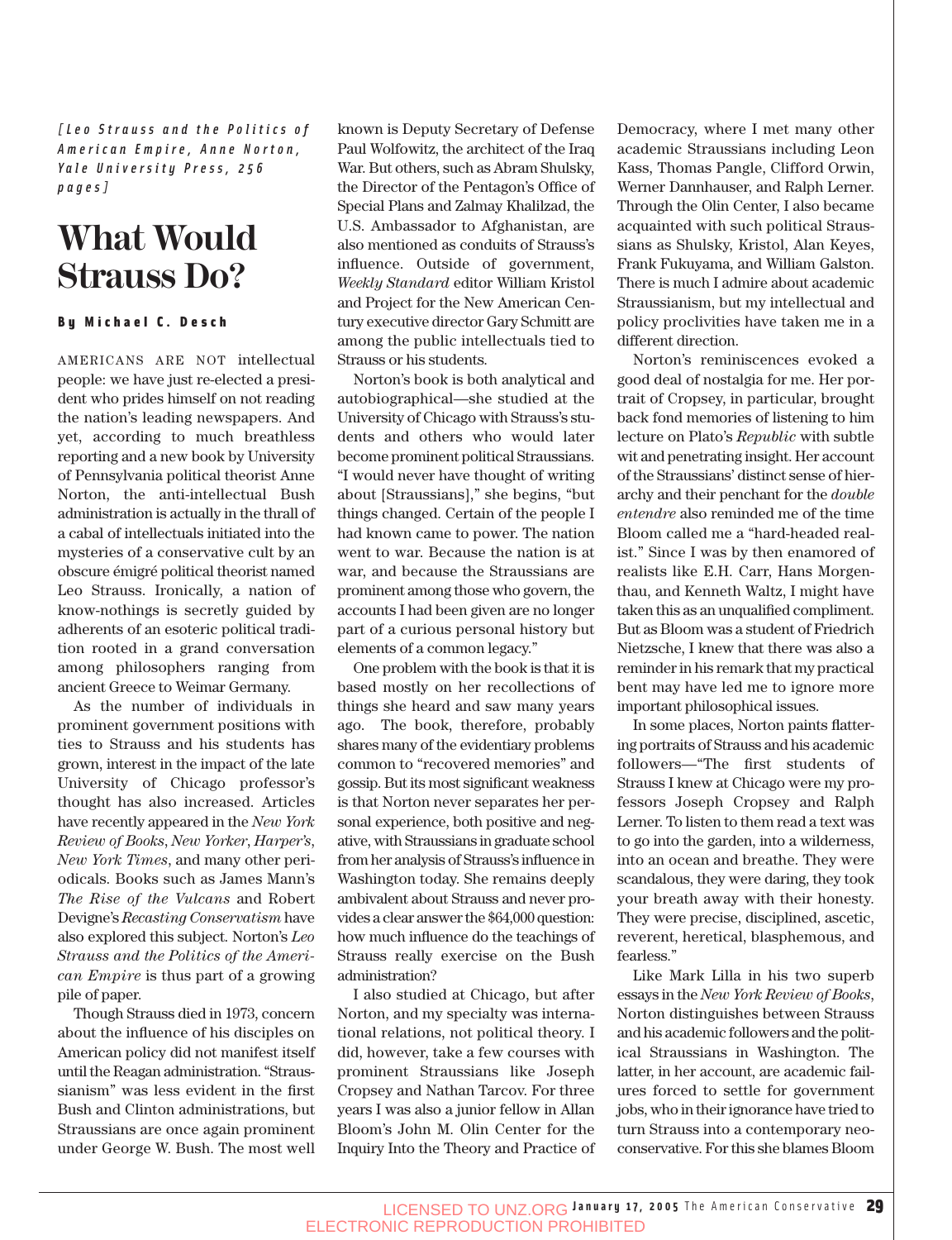### Arts&Letters

for vulgarizing Straussianism and making it into little more than neoconservativism with a better intellectual pedigree.

In other places, Norton implicates Strauss more directly in the political agenda of his Washington epigones. First, she suggests that Strauss's adherence to "natural right"—the notion that justice should be based on nature rather than convention—led him to argue that because we are not all equally endowed with the same intellectual faculties, only select elites were fit to rule. Second, given the corrosive effect of this antiegalitarian truth, Norton suggests that Strauss took his discovery that the great philosophers concealed their dangerous truths in their writings and recommended that policymakers do the same in speaking to us. Finally, Norton draws a line from Strauss's conclusion that war and struggle are necessary to bring out the best in man from his reading of Nietzsche and Carl Schmitt, to the neoconservatives' enthusiasm for establishing an American empire.

Writing in this vein, Norton sounds like Strauss critics such as Shadia Drury, who cast him as the Professor Moriarity of the neoconservative network. Proponents of this view point to two sets of links between Strauss's thought and the neoconservative agenda. Certain current

or former government officials either studied with Strauss himself (Shulsky and Wolfowitz) or with Strauss's students (Fukuyama and Kristol) and share a set of conservative premises. These include anti-communism; skepticism about the efficacy of international institutions; a preoccupation with the concept of the "political" as producing unending conflict; an endorsement of "natural right" as the foundation for domestic institutions; the belief that "virtue," as well as self-interest, matters in political life; a repugnance toward the relativism in modern liberal society; a marked skepticism about the potential for the physical and social sciences to fundamentally ameliorate the human condition; a pronounced anti-egalitarian stance; and a deep wariness about utopian political projects. Another potential area of common ground between Strauss and the modern neoconservative movement was his interest in the relationship between Judaism and modern liberalism and particularly his endorsement of Zionism.

However, the relationship between academic Straussianism and neoconservatism is much more complicated. There is no doubt that Strauss embraced some conservative political positions and preferred Goldwater and Nixon to



Kennedy and McGovern. But while Strauss may have been conservative in his practical politics, he was a philosophical radical. As he put it: "Philosophy is the attempt to replace opinion by knowledge; but opinion is the element of the city, hence philosophy is subversive, hence the philosopher must write in such a way that he will improve rather than subvert the city."

For Strauss, Nietzsche and Martin Heidegger were the two great philosophers of late modernity. The fact that both were directly or indirectly linked to National Socialism must have made him acutely aware that mixing philosophical radicalism and practical politics can lead to disaster. Not surprisingly, Strauss concluded that prudence dictates that one choose between the life of philosophy (his choice) and sustained political engagement.

In contrast, the political Straussians, who have now become largely indistinguishable from neoconservatives, are radicals, clearly lacking the prudence that Strauss advocated in practical politics. Political Straussians and their neoconservative allies argue that the spread of democracy is a panacea for many of America's global problems. But the intellectual justification for such a policy could hardly have been Strauss, who was a critic of modern liberalism and democracy. Strauss maintained that political regimes encompass more than just their formal institutions but also depend upon the habits, mores, and customs of a society. It is hard to imagine that he would be sanguine about the prospects for the promotion of democracy in countries lacking these prerequisites. Indeed, Strauss's view ought to lead to caution, rather than enthusiasm, for making regime-change the cornerstone of U.S. foreign policy. To find philosophical support for such a policy, one has to look to liberal thinkers such as Kant or Montesquieu. As Lilla argues, what has happened since 1973 was not a Straussian takeover of neoconservatism but rather a hijacking of Strauss's thought or at least the kidnapping of some of his less astute students.

30 The American Conservative **January 17, 2005** LICENSED TO UNZ.ORG ELECTRONIC REPRODUCTION PROHIBITED